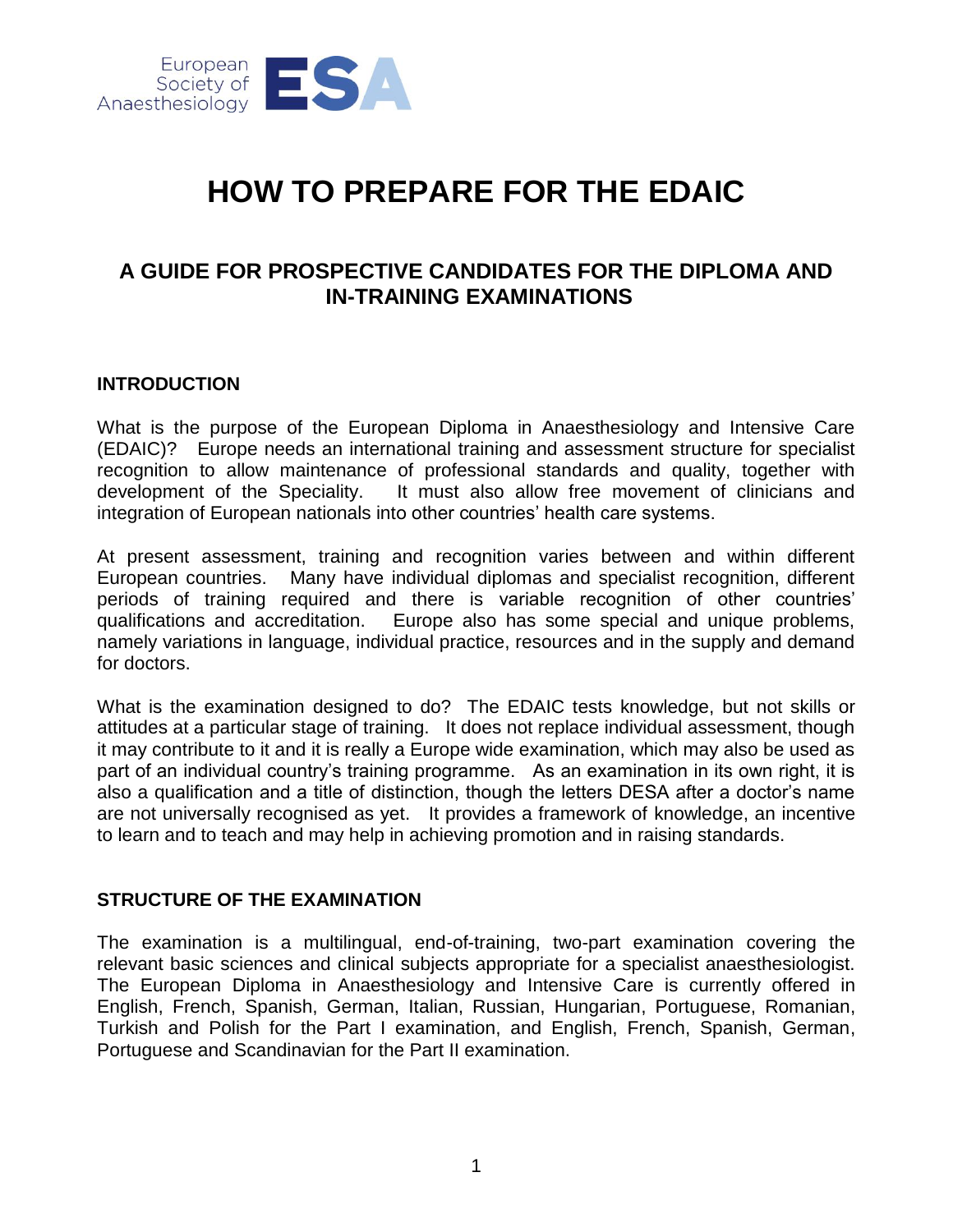# **PART I**

a) The Part I examination is held annually in September simultaneously in several centres as listed in the annual examination calendar.

b) The Part I examination comprises two multiple choice question (MCQ) Papers. Each Paper has sixty questions and is of two hours duration. The MCQ format adopted is that of a stem with five responses, each of which may be either true or false. Instructions to candidates on how to answer the MCQs can be found on page 5. The two Papers examine different areas of knowledge:

**Paper A - Basic Science (60 MCQ's),** includes Physiology (20 MCQ's), Pharmacology (20 MCQ's) and Physics, Clinical Measurement, Statistics (20 MCQ's)

**Paper B - Clinical Practice (60 MCQ's),** including General anaesthesia, Local / regional anaesthesia, Special anaesthesia, Intensive care, Internal medicine and Emergency medicine

c) The candidate enters his/her answers on special, pre-printed answer sheets which are computer marked. The marking method is that each correct answer earns one positive mark. Incorrect answers or those left blank score 0 marks. The computer assessment produced is then analysed by the Examination Committee. At the discretion of the examination committee Chairman, **the MCQ Papers** may be made **available to candidates after the examination** in countries where Part I is mandatory.

d) We are frequently asked questions such as how is the pass mark set and is the pass mark/percentage of successful candidates always the same? This effectively asks whether the candidates are in competition with each other, either for that particular sitting of the exam or from one year to the next? In deciding the pass marks for the two multiple choice question papers, the Examination Committee take into account two important variables:

i. The use of new and altered MCQ's each year can result in slight variations in the standard of the papers. This may result in higher or lower marks being achieved as a result of the standard of the paper rather than variation in the quality of the candidates.

ii. The actual standard of candidates entering the examination may also vary between years. It would be wrong to fail one candidate simply as a result of comparison with others in a particularly strong year when he/she might have appeared comparatively better in a weaker group of candidates at another time. Because of these variables, it is inappropriate to have a fixed pass mark for the examination. In practice, however, the derived pass mark is usually between 70% and 75% of the possible all-correct score.

e) Computer assessment of individual parts of every question and also of each question as a whole produces indices both of facility and difficulty. This allows direct comparisons to be made between the performance of good and bad candidates in a particular year. In addition, the judicious use of unchanged discriminator questions, which have been set in previous papers, allows comparison between the performance of different groups of candidates in different years. This, when combined with an analysis of the distribution of the marks achieved, is utilised by the examiners in determining the pass mark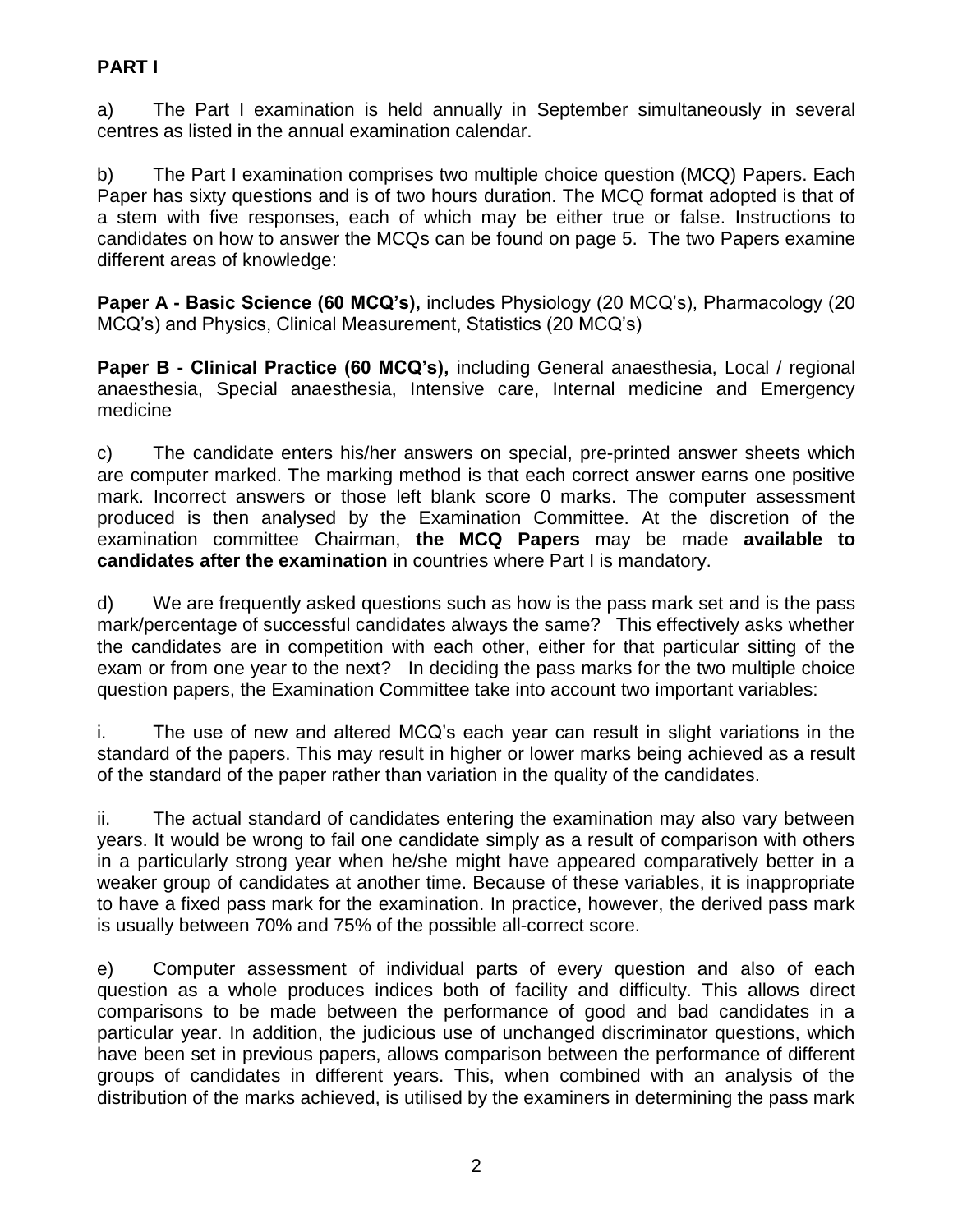in relation to the standard achieved in that particular sitting of the examination in comparison to that in previous years.

f) In order to provide some "feed-back" information, both successful and unsuccessful candidates are provided with a Candidate Report, similar to that produced for the in-training assessment candidates. From this, candidates can see how well or badly they have performed in each part of the examination and in various subject areas. This information can be of particular value to those who have failed the examination and wish to prepare themselves to re-sit. **It should be noted that pass/fail marks are evaluated on the paper as a whole and candidates must pass both papers in order to pass the Part I examination.**

# **THE EUROPEAN DIPLOMA: IN- TRAINING ASSESSMENT EXAMINATION**

This is a training exercise in which trainees sit the actual diploma paper annually or when desired. It is designed to allow those with no experience of this type of examination, those who are uncertain as to whether their level of training is sufficient, and those who wish to use it as examination preparation. The in-training exam can be sat in any department, which has been approved for training in Europe. A minimum number of 6 candidates in each centre is required. Applications have to come from the Head of Department, rather than from individual trainees. Individual trainees can sit the ITA in one of the Part I centre. In-training candidates declare their level of experience in terms of years of training and the exam fee is lower than that for the Diploma. Achieving the equivalent of a pass mark, however, does not allow a candidate to pass the actual European Diploma. Sponsorship arrangements for further reduction in fees (possibly paid by individual member states) may be available in some departments.

The In-Training assessment examination report provides "feed-back" to candidates in key areas to allow them to assess their strong and weak areas of knowledge. The subdivisions reported are as follows:

#### **Paper A**

Physiology - Cardio-respiratory, General, Neurophysiology Pharmacology - Cardiovascular, C.N.S., General General Physics, Clinical measurement, Statistics

#### **Paper B**

General anaesthesia, Local / regional anaesthesia, Special anaesthesia, Intensive care, Internal medicine, Emergency medicine

These reports are only released to individual candidates and the Head of Department, who is then asked to discuss them with their trainers as they wish. This ensures involvement of trainers who are also given a complete listing of the average marks of trainees from the same training group, in that country, Europe-wide and for the actual Diploma examination, to allow comparison and assessment of a candidate's progress year on year. The composite list does not include statistics from any certified Specialists who may be sitting the in-training examination. Although such assessments may be used to affect promotion, it must be remembered that the examination is only really a test of knowledge.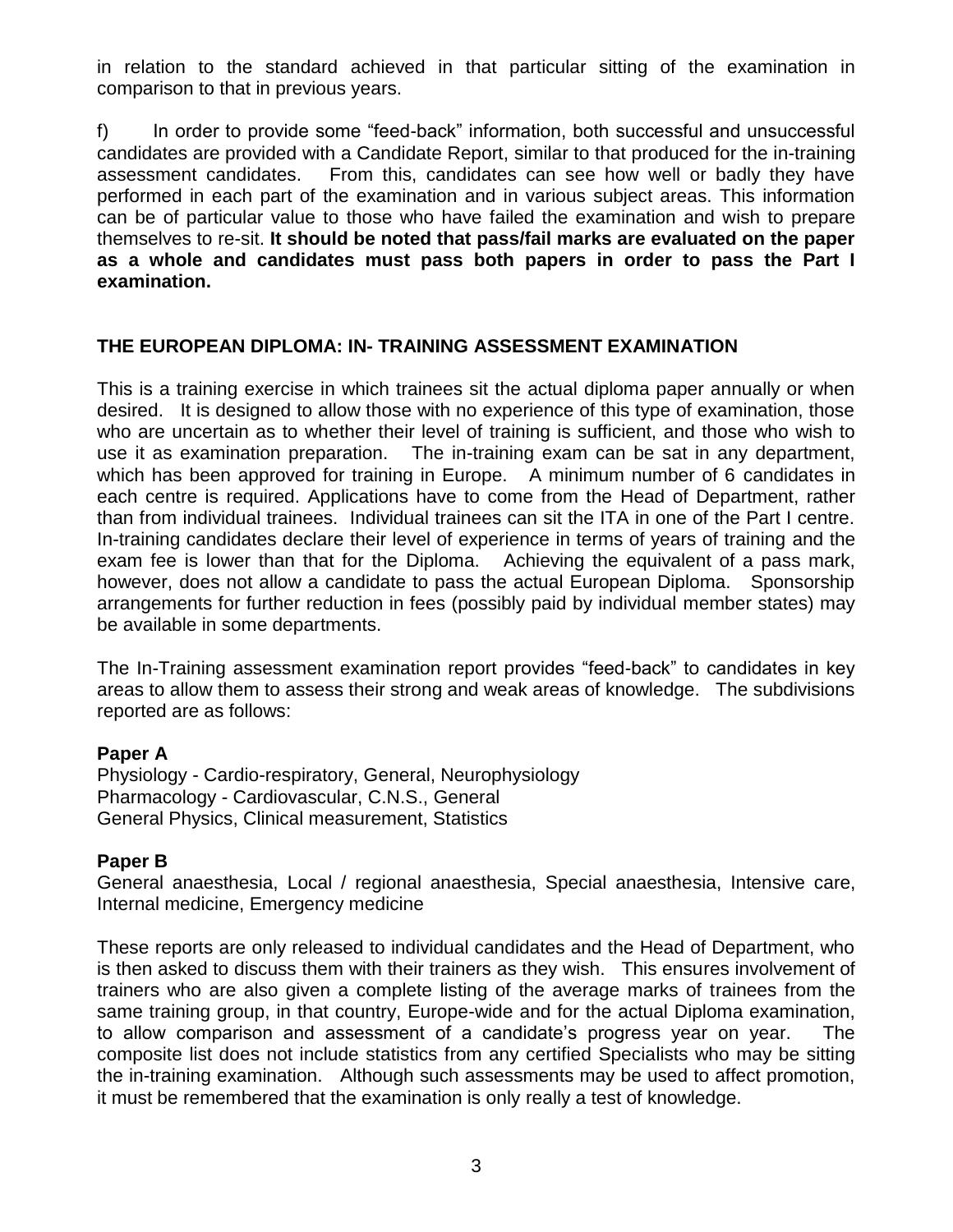# **PREPARATION FOR THE PART I EXAM**

When should the candidate sit the Part I exam and are there specific entry requirements? Although there are no specific requirements in terms of duration of training, the level of knowledge is appropriate to that of a trainee at the end of year 3 of their training programme. There are several common questions and misconceptions, such as, what preparation do I need, what should I read, is locally organised teaching sufficient or do I need to attend formal lectures as part of a course? Preparation for the Part I examination is about first acquiring the knowledge, and this can be done in a number of ways, both by reading, discussion, local tutorials, formal lectures and courses and practicing examination technique. We are also often asked whether the Society should publish the MCQ bank? The examination is designed to test more than just learning hundreds of disjointed facts, and involves reasoning and decision making too. There are many books of sample questions available but be sure to use ones which are in the correct, multiple true/false format.

# **HOW DOES ONE PRACTISE MCQ QUESTIONS?**

At the outset it is essential to understand the question format of a stem followed by a response. The questions are designed to be read as stem, response A, stem, response B, etc. In other words, response A has no bearing on response B and response B only makes sense if preceded by the stem. Reading them in this way is crucial to avoid double negatives, etc. Questions are of the multiple true/false variety. **There is no longer negative marking of incorrect answers.** Candidates will need to develop their own MCQ answering strategy. Candidates should answer all the questions as there is no longer a penalty for getting an answer incorrect

# **MCQ STRATEGY FOR THE PART I EDAIC**

There are two things that a candidate must do to pass the examinations for the European Diploma. He/she must reach a certain level of knowledge and must know how to present it to the examiners. Books of test questions help a candidate assess their level of knowledge, but they should not be treated as sources of knowledge.

The standard textbooks are the best source books of basic knowledge for the EDAIC. The more specialised texts, reviews in the journals, and discussion with others should be used to build upon this knowledge, to update it, and to find faults in it. The candidate cannot expect to pass an exam unless he or she works for it. The more clinically orientated is the exam, then the more importance must be placed on gaining wide experience in clinical anaesthesia.

Many people think that the key to these exams is to go on a course, and there is no doubt that courses can be extremely useful. They should, however, be thought of as means of aiming one's studies in the right direction; it is disappointing to find that many people will attend a course 2-3 months before the hurdle of a major examination apparently without having done any work. This is a waste of time. To get the most out of a course, one should have covered some of the groundwork beforehand. Having acquired what one hopes to be sufficient knowledge, then is the time that these books should be of help.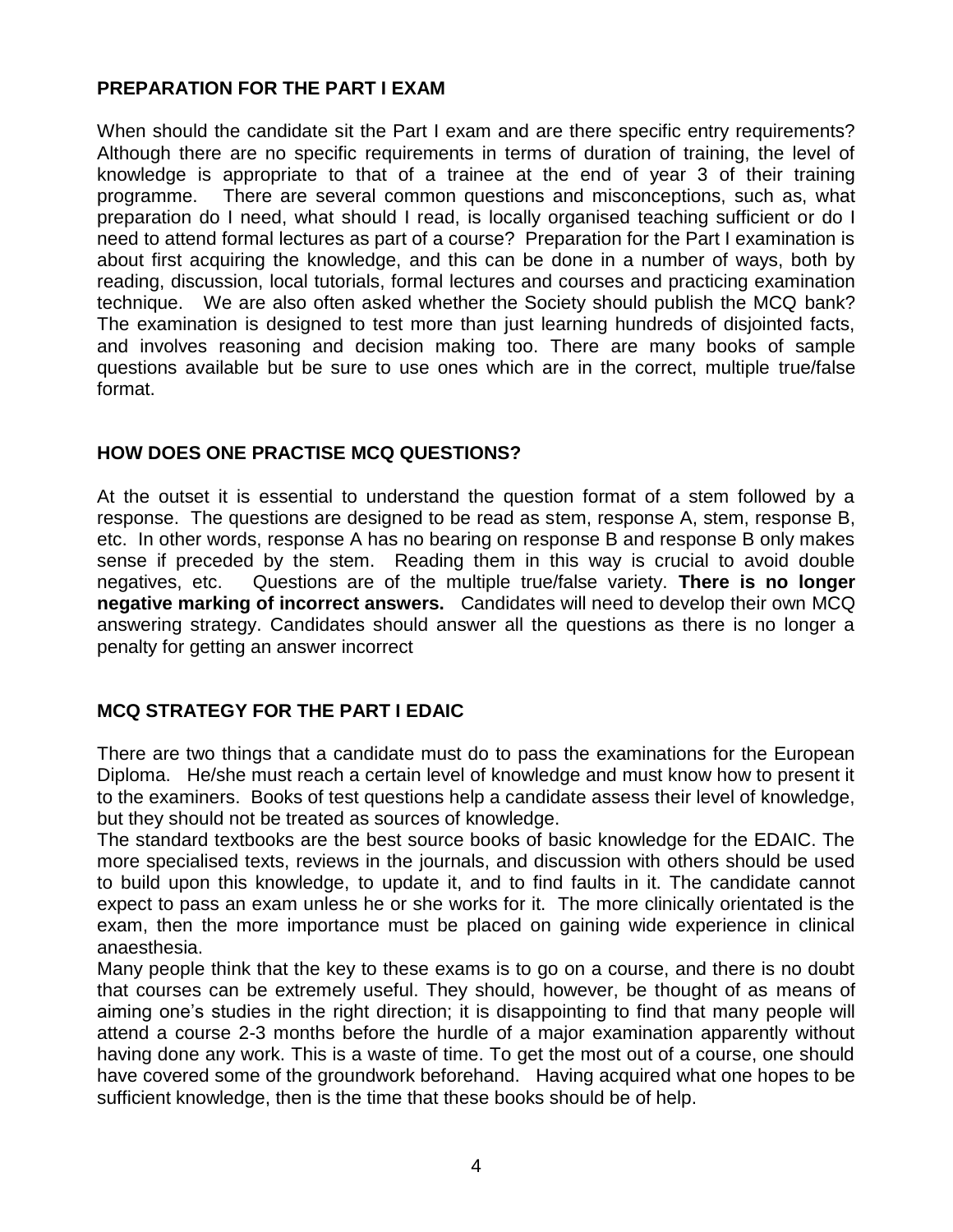# **HOW TO ANSWER MULTIPLE CHOICE QUESTIONS**

The format of the MCQ's in the EDAIC examination is a stem and five responses. The stem may be short ("Opiates are:"), or may be a few lines, for example when presenting a clinical problem. Each of the five responses that follow may be true or false. The candidate scores one mark for each correct answer. There is no penalty for incorrect answers or those left blank. The actual answer sheets are marked by computer, and so the candidate must put their answers onto those answer sheets that are supplied separately. These answer sheets have the question numbers printed on them and the preferred answer is indicated by filling in a "true" or a "false" box in pencil.

Candidates should answer all the questions. With the removal of negative marking there is no advantage to leaving questions unanswered.

The candidate should also think very carefully if they think a response (or a stem) is ambiguous. Each stem should be read very carefully, watching out for qualifying words such as "commonly", "rarely", "always", etc. because they can turn what would otherwise be a "false" into a "true" answer and vice versa. Re-read the stem with each response, as it is all too easy to forget the emphasis and exact wording of the stem as one works down the five responses. Watch out for negative words - in the heat of the moment it is easy to fail to see "not" in a response. "May" is an awkward word; one can argue that anything "may" cause anything else. Try to give the answer relevant to clinical practice. For instance, it is "true" that atropine may cause bradycardia, but not that propranolol may relieve bronchospasm.

There are some subjects about which questions tend to be particularly confusing. The oxyhaemoglobin dissociation curve is one and the ionic dissociation of drugs is another. These are both subjects in which the wording of stem and response are crucial. If an option states, "The saturated vapour pressure of halothane is 243 mm Hg", then the answer is clear (if the candidate happens to know!), but the concept and consequences of "The oxyhaemoglobin dissociation curve is shifted to the left by hypercarbia" can be expressed in a number of different ways and, even then, the wording of the stem may alter the answer. It is impossible to write an MCQ paper without some of the questions being ambiguous, or seeming ambiguous to some people. Some of the other questions may be ambiguous without one having realised or intended it and in the examination the candidate must learn how to deal with them. The examiners try to ensure that questions are not ambiguous.

It is often more difficult to think of false responses than true responses when compiling MCQ questions. Questions tend to fall into two basic types: the straightforward factual type, and the deductive type. Many pharmacology questions present facts, for example a drug and five effects that may or may not be properties of that drug. A false response must appear to some candidates to be true or else the question will not discriminate between the good and poor candidate. The false responses are likely to be: the exact opposite of the true answer (e.g. **hyper**kalaemia for **hypo**kalaemia), an association with another similar or similar-sounding drug (e.g. a property of **chlorpropamide** appended to a question on **chlorpromazine**), or a complete red herring. These last can be very difficult to answer, and the candidate may not be able to find the correct answer in the literature because the connection does not exist. False answers in the deductive type of question include these types, although they may not be so obvious, but also include answers of false logic.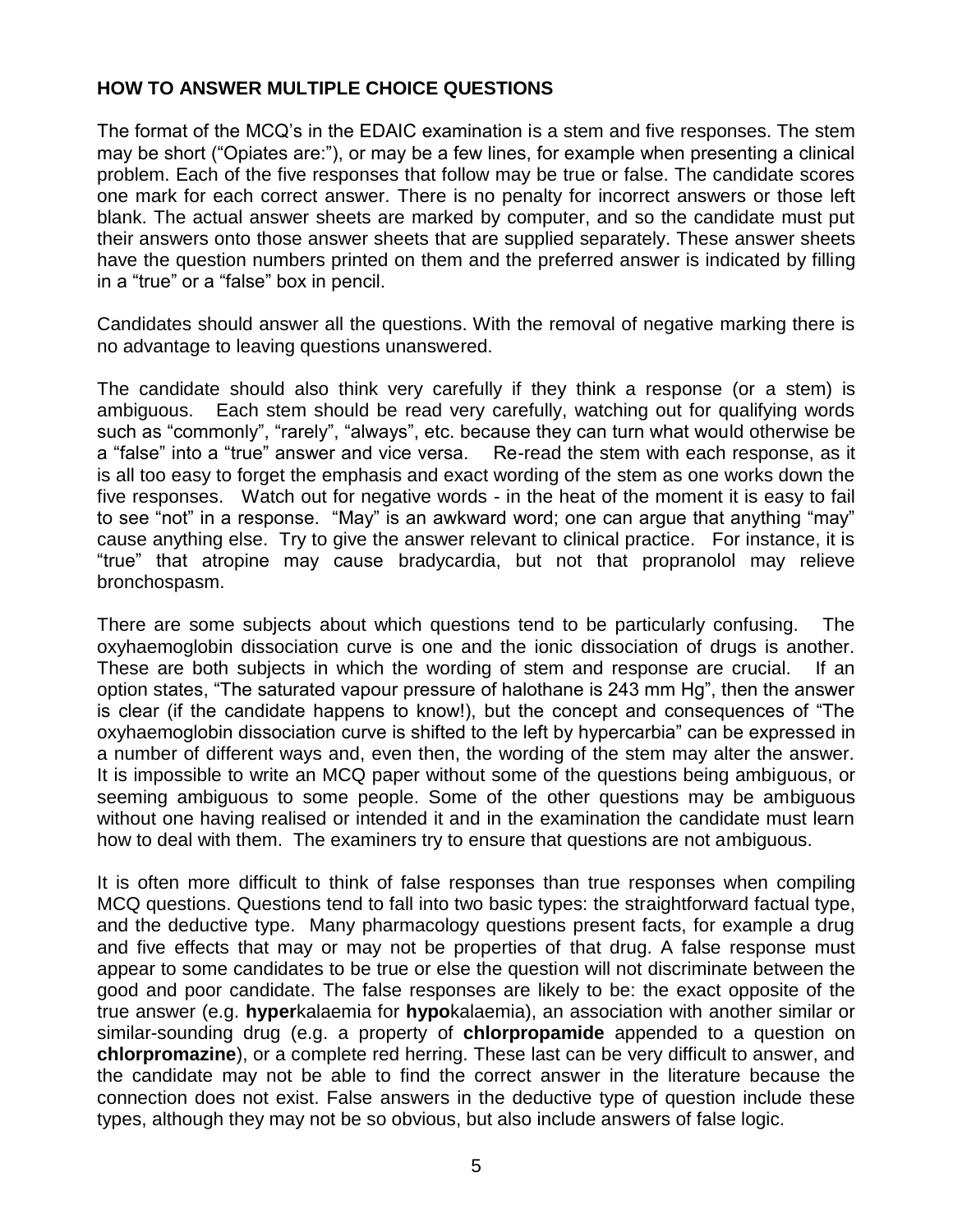# **A STRATEGY FOR A MULTIPLE CHOICE PAPER**

The candidate should have a general strategy for answering an MCQ paper. For those who do not, one is suggested below. While it is certainly not the only one, it should allow efficient use of the time spent answering the paper.

First, read through the questions from the first to the last answering quickly those of which one is certain of the answers. Mark the options T or F on the question paper; it is not a good idea to mark the computer marking answer sheet as you progress because it is then not as easy to check your answers.

The candidate will probably find that he/she can tell from the stem whether or not they will be able to answer a question. If you cannot answer a question immediately on this first read-through, put a question mark by it if you will need to think about it (and also by any answers that you do make, but about which you are still a little uncertain). Similarly put a cross against those that you think you will probably not be able to answer at all. It is very important not to dwell on doubtful questions at all, in you first read-through or you may find yourself short of time before you have answered all the questions that you **DO** know.

On the second read-through, tackle those that you marked with a question mark. Don't be afraid to scribble formulae or graphs on scrap paper to help with confusing questions. After this second read-through, it is worth going back and rechecking the answers, but don't dwell on those that you answered on the first read-through or you will find yourself doubting even your most cast-iron certainties. At this stage, transfer the answers that you have made so far, to the computer cards **and make sure that you mark the cards correctly** - it is easy to get out of phase between the question numbers and answer numbers. You should now regard these answers as final and unchangeable: don't look at the questions again and get on with answering those that you marked with a cross. You can transfer your answers to these questions to the computer marking cards right away because you will have had plenty of time to think around the subject.

When you have answered all you can, check that you have written your name in every place that you should have done, and then it may be better to leave the examination hall. With essay questions, you should always be able to add more to your answers, and you should stay for every precious minute; staying and staring at MCQ answers induces neurosis!

#### **PRACTISING TRIAL MCQ PAPERS**

The format of each of the two EDAIC MCQ papers in the exam is 60 questions in 2 hours and the best way to test yourself is to try a whole "paper" from an appropriate book of questions, under examination conditions, unseen, in under two hours (say 1 hour 45 mins). If you take longer than this you may run out of time in the actual exam when transferring your answers to the computer cards. The index at the back of most books of MCQ's allows access to the questions under broad subject headings so that one could, if one wanted, answer a number of questions from different papers on, say, endocrine physiology. The candidate will, however, gain nothing if he/she looks at the answers without trying the questions; and there is little to gain from trying a question if one has not done the work on the subject.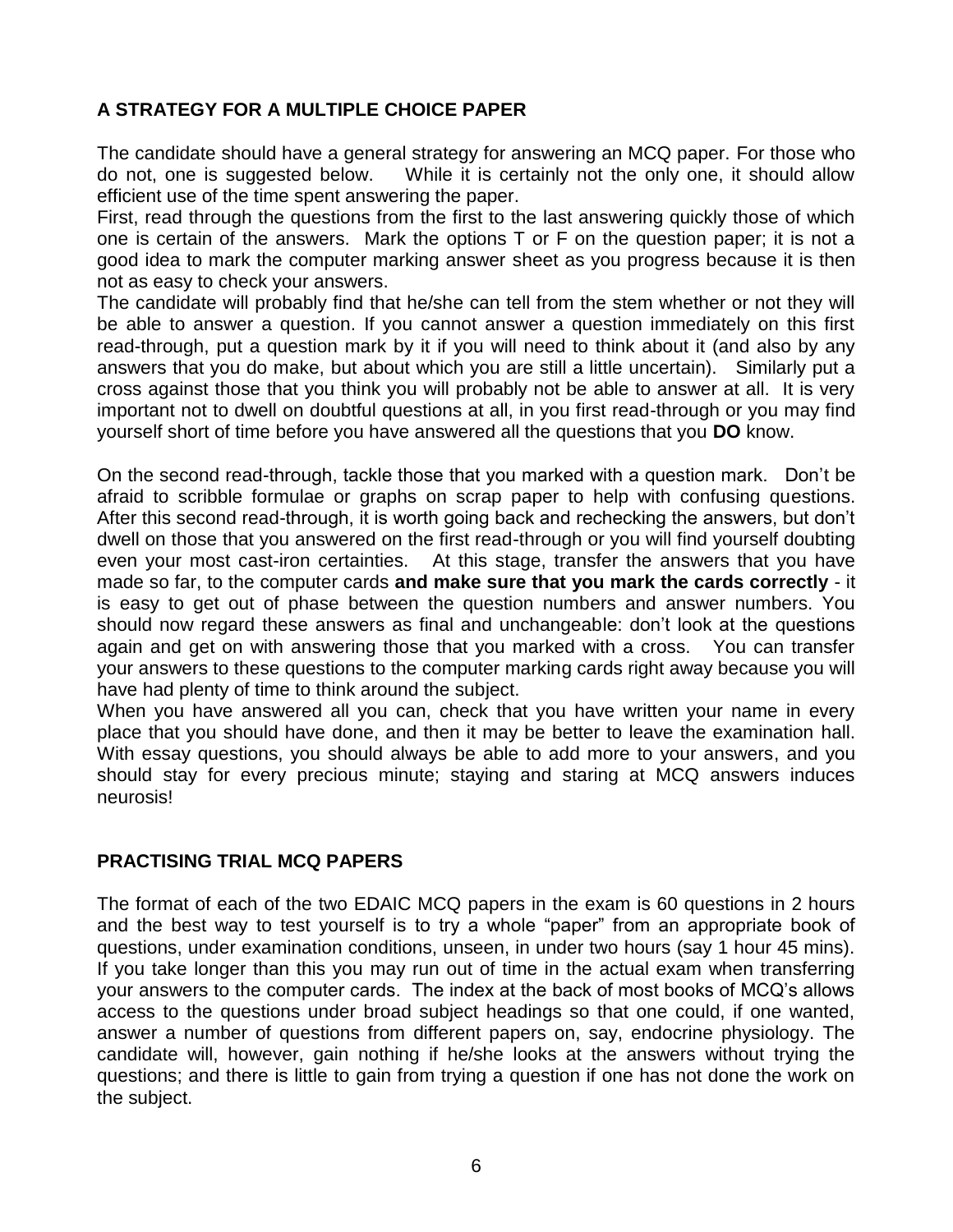# **HOW TO SCORE ONE'S PERFORMANCE**

For each response, score + 1 if you marked correctly True or False, and 0 if you marked incorrectly True or False or for any response for which you gave no answer. The maximum for each question is thus  $+ 5$ , and the minimum is 0.

Your overall score on a "paper" will give some idea of your general level of knowledge. Since the pass mark is not fixed (see above) one cannot say what score corresponds to a "pass" in the MCQ of the actual exam.

The pass mark in 2008 will be considerably higher than in previous years due to the change in the marking system and removal of negative marking.

As well as your overall score it is worth calculating your "efficiency ratio", which is the number of your correct answers expressed as a percentage of your total number of attempted answers. Thus you can get an overall score of 50% by answering 150 responses correctly (an efficiency of 100%) or by answering 170 but getting 20 of them wrong: A low total score with a high efficiency implies that you are certain of what you do know but that your overall knowledge is not enough, while a low efficiency ratio means that your knowledge is faulty, or that you are guessing.

Often, candidates presenting for the exam ask how many responses they should aim to answer. It is important that candidates realise that they should answer all the questions as there is no penalty for incorrect answers or those left blank..

Your overall score will indicate the level of your knowledge, while your efficiency ratio will point out gross faults in technique of answering. You should also look very carefully at those individual questions at which you scored badly. Think carefully why you did poorly on a particular question. The usual reason is simply lack of knowledge and occasionally you will find a complete gap such that you are unable to answer any of the responses to a question

#### **THE ANSWERS TO TRIAL MCQ PAPERS**

It is very easy to become side-tracked and obsessed when one gets a particular response wrong which one feels one marked correctly and you may find a source which shows that you are indeed correct. However, nobody fails the MCQ paper because of one response that, according to the "correct" answer, they answered incorrectly. You must concentrate instead on those questions in which you did badly overall. If you get 3 or 4 incorrect answers on a question about acid-base balance it would be more valuable to go and read a good account of acid-base balance, and to seek help from others, than to feel aggrieved that you think the answer is wrong on one particular point and waste time laboriously checking each particular response.

#### **THE LAST WORD**

The examiners try to set questions on sensible, mainstream, subjects that are clear and unambiguous. They are not trying to be devious and trick you into giving incorrect answers.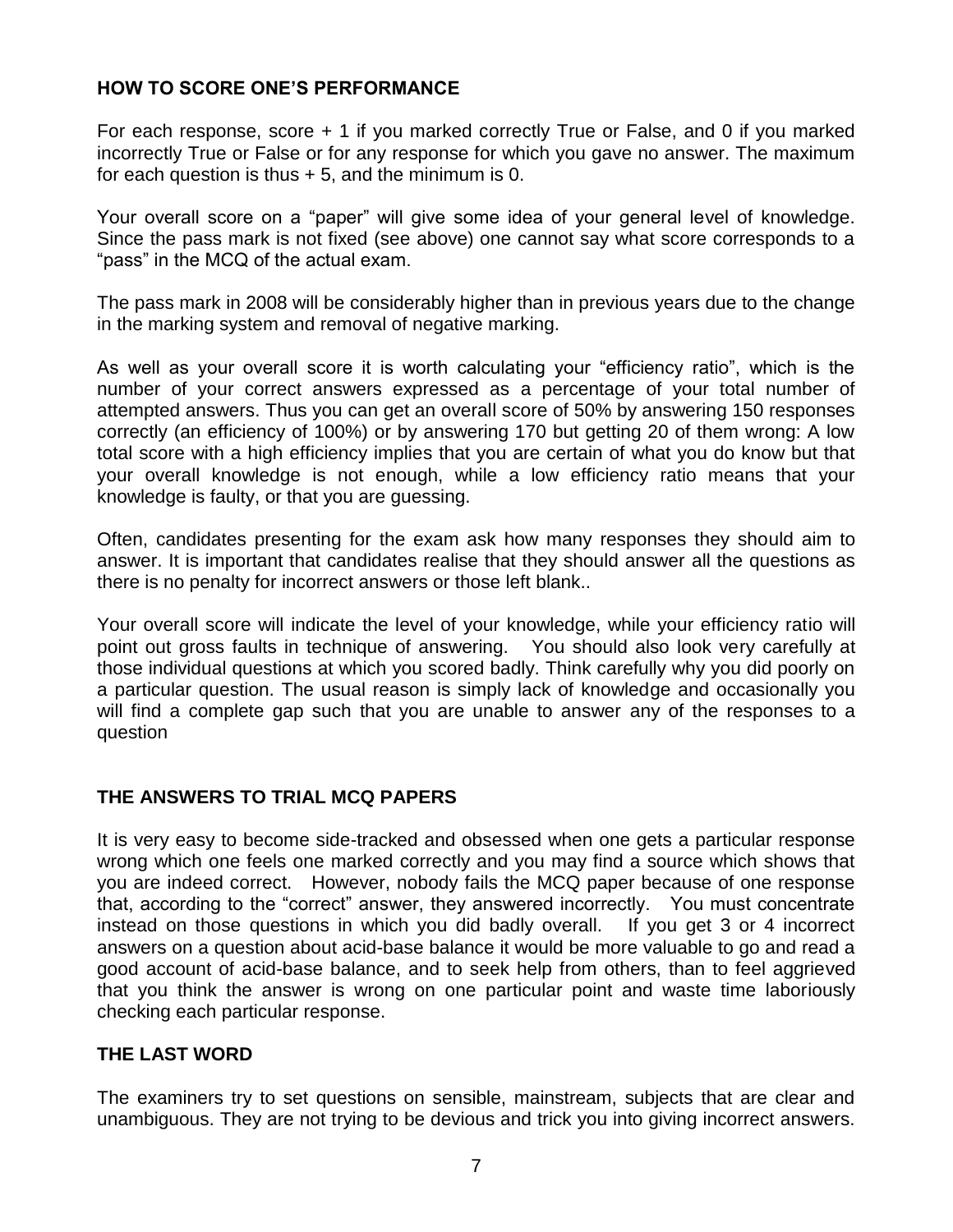Remember that the level of knowledge required is that of a trainee at the end of their 3rd year of training and the examiners are constantly reminded of this. The safe way is to accept that conventional answers are correct and that thinking too deeply is dangerous! It is often said that MCQ's are unfair because they penalise the candidate who has read very widely and who can always find a reason why "true" is actually "sometimes true" or "maybe true". MCQ's have to have black-or-white answers. When testing basic knowledge or general principles, what the examiner wants to know is whether you can distinguish the wood from the trees.

# **THE PART II EXAMINATION**

# **INTRODUCTION**

The Part II examinations are held annually between March and September in several centres as listed in the examination calendar. Candidates may be examined in English, French, German, Portuguese or Spanish provided there is sufficient demand. In the Scandinavian centre(s), Norwegian, Swedish, Danish and English are the languages used and it is hoped to offer Polish soon.

- a) In order to qualify for entry to the Part II EDAIC, candidates must:
	- Have passed the Part I examination
	- Be registered as specialist anaesthesiologist in any country **OR** be a trainee in the final year of the training in anaesthesiology, in one or more of European member states of the World Health Organisation.

b) The examination of each candidate is held in a single day during which there are four separate 25-minute oral examinations (vivas). In each of these, the candidate is examined by a pair of examiners (each of different nationality), thereby meeting eight examiners in all. As far as possible, candidates are not examined by examiners to whom they are known.

c) The oral examination embraces the same range of basic science and clinical subjects as is covered by the Part I.

d) In the oral examinations, 'Guided Questions' are used in which candidates will be given a brief written basic science or clinical scenario (10 minutes) before meeting the examiners. The subsequent examination will then begin by concentrating on the problems arising from the scenario. Two of the oral examinations will concentrate on the basic sciences and two on clinical topics. In the clinical orals, Images are also used.

e) Marking system: each examiner awards a score of 2 (Pass), 1 (Borderline)' or 0 (fail) to a candidate for each question.

All the marks of the eight examiners (two examiners for each four sessions) will be added up to make the final score of the candidate.

To be successful, the candidate needs to obtain:

- 1. a score of at least 25 out of 40 in the morning sessions (Viva 1 + Viva 2)
- 2. a score of at least 25 out of 40 in the afternoon sessions (Viva 3 + Viva 4)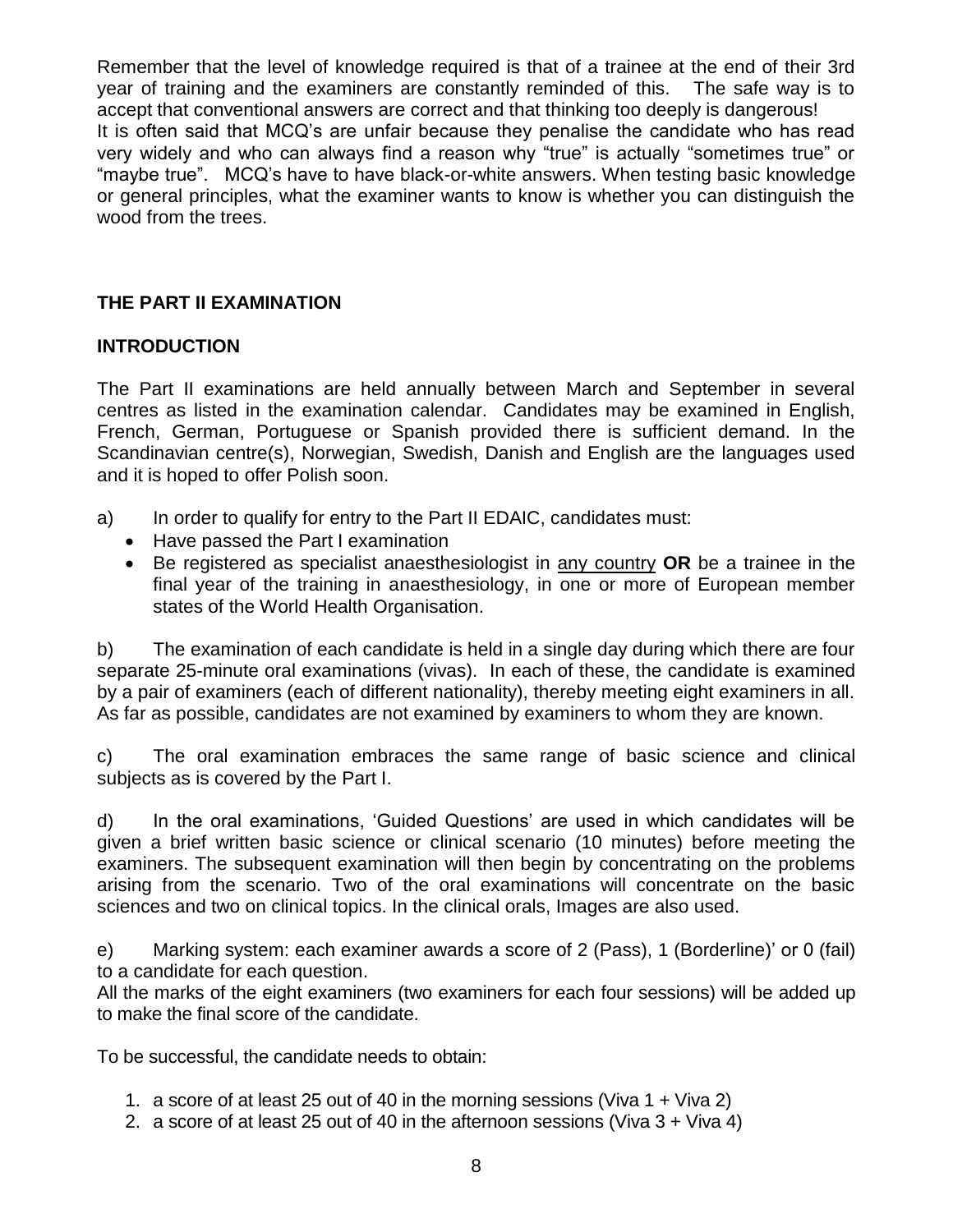3. an overall score of at least 60 out of 80.

f) At the end of each day, the examiners meet and the marks are declared and summated. Until this time, no examiner knows how the candidate has fared in other parts of the examination. Following this meeting, the results are handed to the candidates and a recommendation is made to the Examination Committee that, once all the regulations have been met, the successful candidates should receive their Diploma.

# **AREAS OF KNOWLEDGE COVERED IN THE EDAIC EXAMINATION**

The examination aims to assess a candidate's knowledge of:

- The basic sciences
- Clinical anaesthesia (including obstetric anaesthesia & analgesia)
- Resuscitation and emergency medicine
- Specialist anaesthesia (e.g. neuro-, cardiac, thoracic, paediatric)
- Intensive care
- Management of chronic pain
- Current literature

# **THE BASIC SCIENCES RELEVANT TO ANAESTHESIOLOGY AND INTENSIVE CARE ARE EXAMINED AS FOLLOWS:**

**Anatomy:** The anatomy of the head, neck, thorax, spine and spinal canal. The anatomy of the peripheral nervous and vascular systems, together with surface markings of relevant structures.

**Pharmacology:** Basic principles of drug action. Principles of pharmacokinetics and pharmacodynamics, receptor drug interaction, physicochemical properties of drugs and their formulations, drug actions and drug toxicity. Pharmacology of drugs used, especially in anaesthesia and in internal medicine.

**Physiology and biochemistry (normal and pathological):** Respiratory, cardiovascular and neurophysiology. Renal physiology and endocrinology.

**Applied physiological measurement:** Measurement of physiological variables such as blood pressure, cardiac output, lung function, renal function, hepatic function etc.

**Physics and principles of measurement:** SI system of units. Properties of liquids, gases and vapours. Physical laws governing gases and liquids as applied to anaesthetic equipment such as pressure gauges, pressure regulators, flowmeters, vapourisers and breathing systems. Relevant electricity, optics, spectrophotometry, and temperature measurement together with an understanding of the principles of commonly used anaesthetic and monitoring equipment. Electrical, fire and explosion hazards in the operating room.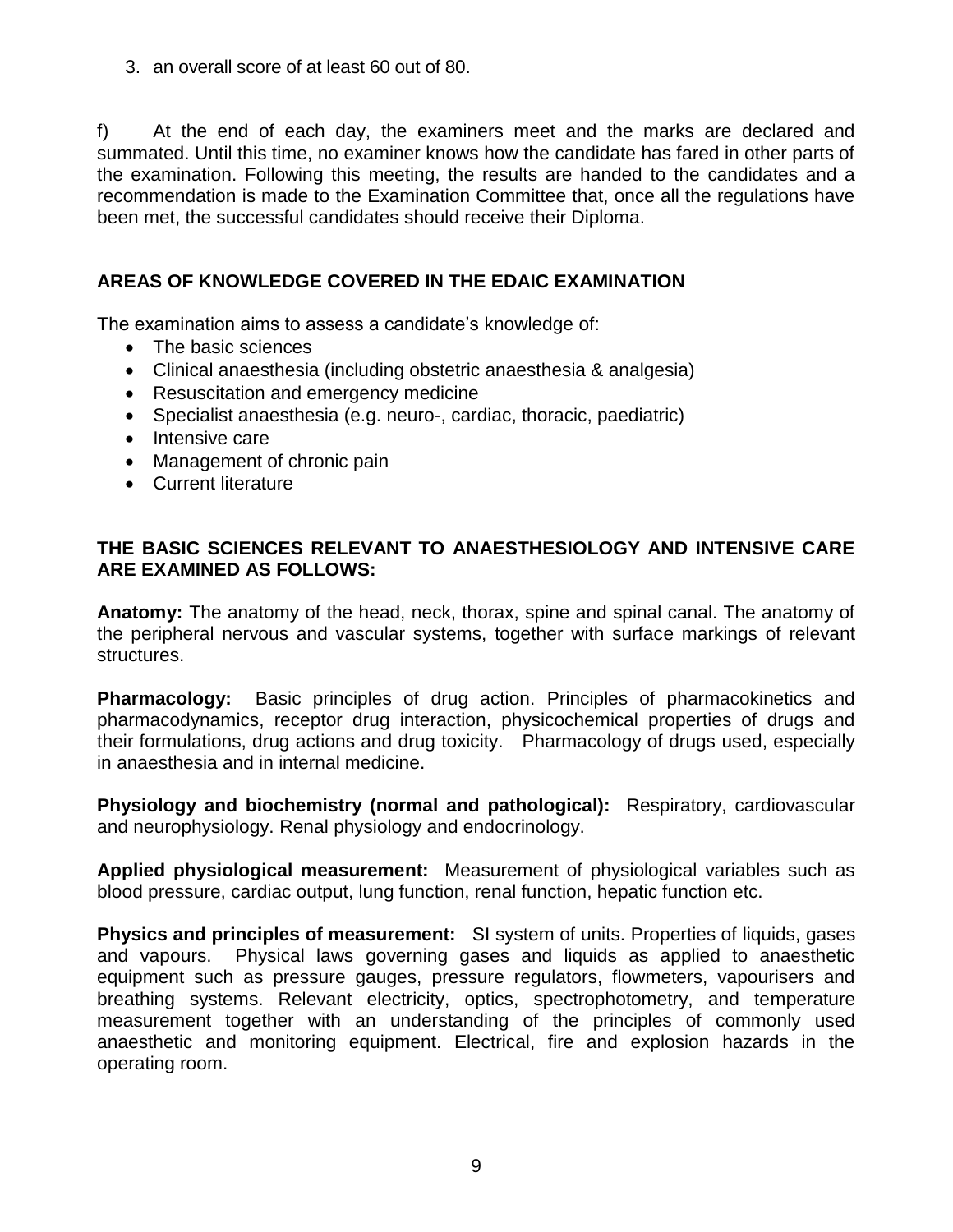**Statistics:** Basic principles of data handling, probability theory, population distribution and the application of both parametric and non-parametric tests of significance.

# **CLINICAL ANAESTHESIOLOGY IS EXAMINED AS FOLLOWS:**

**Preoperative assessment of the patient**, their presenting condition and any intercurrent disease. Interpretation of relevant X-rays, lung function tests, cardiac catheterisation data and biochemical results. Use of scoring systems (e.g. ASA grade).

**Techniques of both general and regional anaesthesia**, including agents, anaesthetic equipment, monitoring and monitoring equipment; and intravenous infusions. Complications of anaesthesia. Obstetric anaesthesia and analgesia including management of complications related to obstetric anaesthesia and analgesia. Neonatal resuscitation. Special requirements of anaesthesia for other surgical subgroups, such as paediatrics or the elderly; cardio-thoracic or neurosurgery.

**Postoperative care of the patient** including the management of postoperative analgesia.

# **RESUSCITATION AND EMERGENCY MEDICINE AS FOLLOWS:**

**Cardiopulmonary resuscitation**. Techniques of Basic Life Support and Advanced Life Support.

**Emergency medicine.** Pre-hospital care. Immediate care of patients with medical or surgical emergencies, including trauma.

#### **INTENSIVE CARE AS FOLLOWS:**

**Diagnosis and principles of management of patients** admitted to a general intensive care unit with both acute surgical and medical conditions. Use of assessment and prognostic scoring systems.

#### **Management of:**

- Circulatory and respiratory insufficiency including artificial ventilation.
- Infection, sepsis and use of antimicrobial agents.
- Fluid and electrolyte balance. Administration of crystalloids and colloids including blood and blood products. Parenteral and enteral nutrition.
- Biochemical disturbances such as acid base imbalance, diabetic keto-acidosis, hyperosmolar syndrome and acute poisoning.
- Renal failure including dialysis.
- Acute neurosurgical/neurological conditions.
- Patients with multiple injury, burns and/or multi-organ failure.

#### **Principles of ethical decision-making.**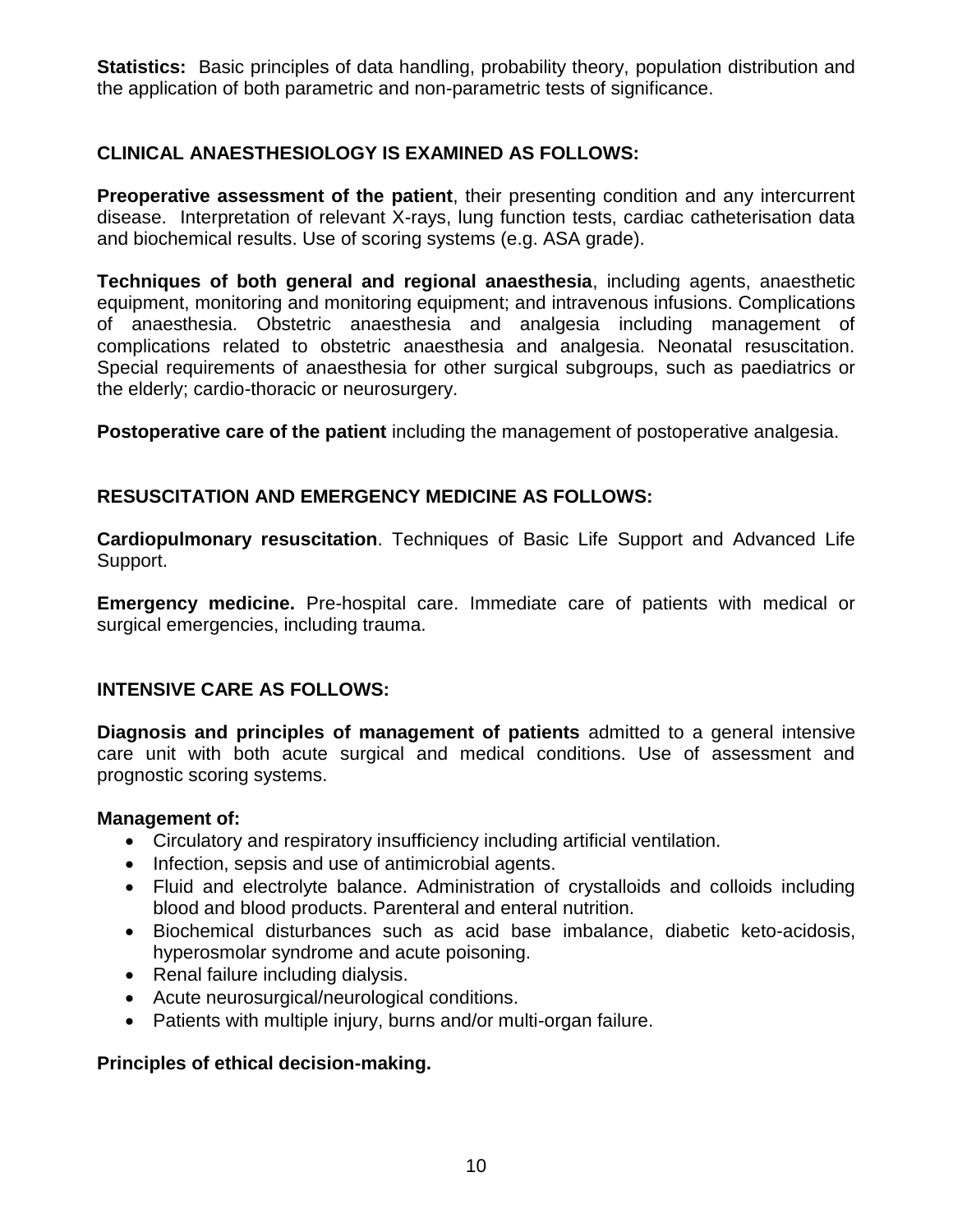# **MANAGEMENT OF CHRONIC PAIN AS FOLLOWS:**

- The physiology of pain.
- The range of therapeutic measures available for the management of pain.
- The psychological management of pain patients.
- The concept of multidisciplinary care.
- The principles of pain and symptom control in terminal care.

# **CURRENT LITERATURE**

Candidates will be expected to be conversant with major topics appearing in current medical literature related to anaesthesia, pain relief and intensive care. Whilst national and linguistic differences are recognised, some knowledge is expected on topics of international importance (e.g. new agents) even if they are not in current use in all countries.

**It must he stressed that the foregoing is NOT intended either as an examination syllabus or as a comprehensive list of topics covered by the examination. It is however, a guide, which it is hoped will prove useful to candidates preparing for the diploma examination.**

# **GUIDANCE FOR CANDIDATES SITTING THE PART II EDAIC**

The Part II EDAIC is an oral examination. Not all candidates are familiar with this type of examination and the following notes are intended to provide some guidance with regard both to preparation and to performance on the day.

The examination of each candidate is held in a single day during which there are four 25 minute oral examinations - (or vivas, as they are known) - two in the morning and two in the afternoon. In each of these, the candidate is examined by a pair of examiners, thereby meeting eight examiners in all. As far as possible, candidates are not examined by examiners from their own training hospital. The two morning vivas concentrate on applied basic sciences and the afternoon vivas relate to clinical topics.

Usually, but not invariably, each pair of examiners comprise one whose mother tongue is that of the language in which the candidate has chosen to be examined and the other who has a good working knowledge of the language. It is accepted that candidates may not be using their mother tongue and some allowance for linguistic difficulties is made.

In the vivas, the examiners use "Guided Questions" (GQ's) which have been set in advance by the examination committee. Each GQ opens with a brief scenario. Ten minutes before the viva, the scenario is handed to the candidate. It is written in his/her chosen language. This gives the candidate time to collect his/her thoughts and prepare to answer questions on the topic presented. These opening questions are then followed by questions on the other topics listed in the examiner's GQ. The first examiner asks questions for the first 12½ minutes after which a bell rings and the second examiner takes over.

Note that, whereas the Part I EDAIC basic science MCQ's are designed to test factual recall of relevant basic science knowledge, the Part II basic science vivas are designed to test that the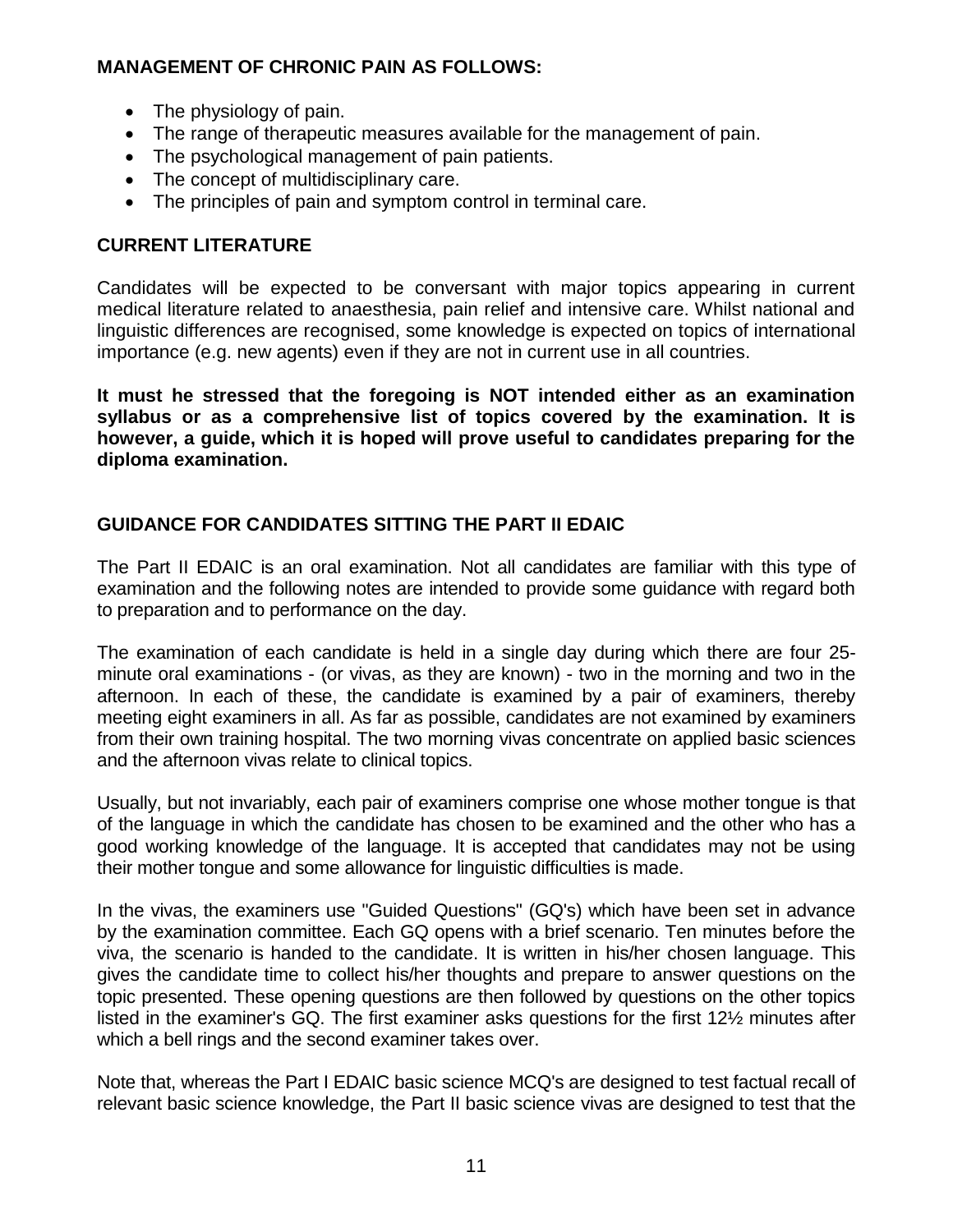candidate understands the relevance of basic science knowledge applied to the practice of anaesthesia and critical care. Thus pharmacology, physiology, anatomy and relevant clinical measurement and instrumentation will always be tested. Similarly, the Part I EDAIC clinical MCQ papers are mainly concerned with testing the candidate's factual clinical knowledge whereas the Part II clinical vivas are concerned with testing the understanding and application of that knowledge

# **CURRENT FORMAT OF THE EDAIC PART II EXAMINATION**

The GQ's with which the examiners are supplied list topics to be discussed with indications as to the detail required. The general format of the exam is as set out below.

# **MORNING**

# **Viva 1 (Applied Basic Science)**

This will start with the scenario the candidate was given 10 minutes before the start of the viva and will include applied cardiovascular and/or respiratory physiology. It will then move on to applied anatomy and physiology of other organs and systems.

# **Viva 2 (Applied Basic Science)**

This will start with the scenario the candidate was given 10 minutes before the start of the viva and will include applied pharmacology. It will then move on to clinical measurement, applied pharmacology/physiology combined.

# **AFTERNOON**

# **Viva 3 (Clinical - Critical care subject)**

This will start with questions on the intensive care or emergency medicine scenario the candidate was given 10 minutes before the start of the viva. Questions on the scenario will be followed by topics such as clinical management, X-ray/CT/MRI/Ultrasound images interpretation, anaesthetic specialties and general questions.

#### **Viva 4 (Clinical - Management of an anaesthetic problem)**

This will start with questions on the anaesthetic problem scenario the candidate was given 10 minutes before the start of the viva. Questions on the scenario will be followed by questions on an internal medicine topic - possibly related to the scenario. There will also be questions on local or regional anaesthesia and some general questions.

#### **MARKING**

For each of the 20 topics of the day, each examiner can award one of three marks, which indicate respectively:

Pass '2'. The candidate's performance will be deemed: fluent, able to apply knowledge, confident on core topics, thorough and able to demonstrate appropriate depth, able to correct own errors,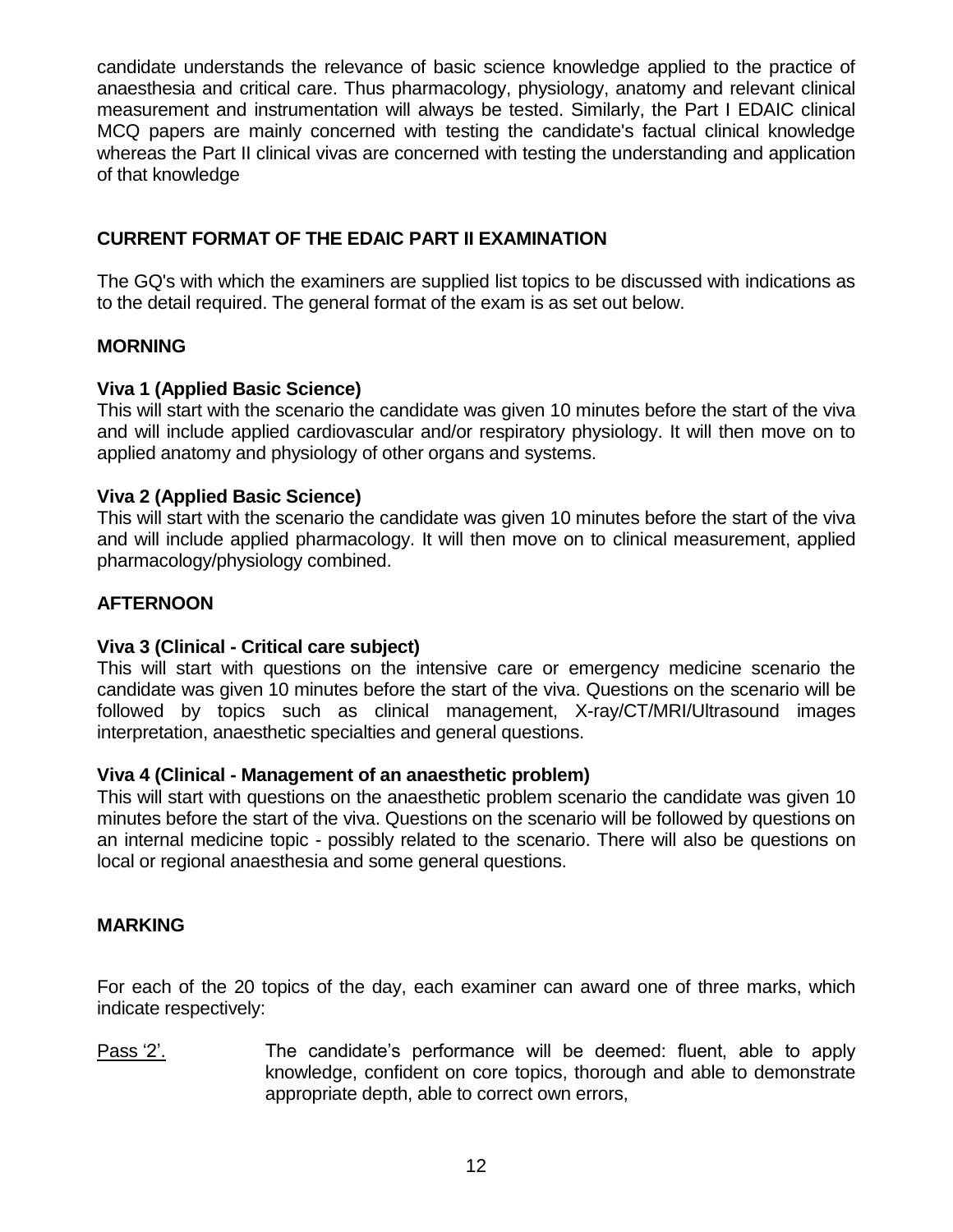- Borderline '1'. The candidate's performance will be deemed: showing factual knowledge only (book learning with no explanation, showing poor or incomplete understanding, superficial – particularly with core topics, erratic/unstructured/disorganized, illogical but with no dangerous clinical decisions.
- Fail '0'. The candidate's performance will be deemed: not answering question asked despite prompting or silence, showing evidence of severe lack of topic understanding, offering multiple answers for examiner to pick, having a dangerous clinical approach

All the marks of the eight examiners (two examiners for each four sessions) will be added up to make the final score of the candidate.

To be successful, the candidate needs to obtain:

- 1. a score of at least 25 out of 40 in the morning sessions (Viva 1 + Viva 2)
- 2. a score of at least 25 out of 40 in the afternoon sessions (Viva 3 + Viva 4)
- 3. an overall score of at least 60 out of 80

Thus, it can be seen that, at the meeting of examiners at the end of the day, in the majority of cases there need be no further discussion of individual candidates. However, if a candidate has obtained a final score of 59, the examiners concerned would be asked to justify the mark.

#### **Some reasons for candidates failing include:**

- Inability to apply knowledge and/or basic science to clinical situations
- Inability to organise and express thoughts clearly
- Unsound judgement in decision-making and problem-solving
- Lack of knowledge and/or factual recall

#### **In essence the examiners ask themselves the following questions:**

a) Does the candidate have a good foundation of knowledge? Can the candidate apply that knowledge and understand its relevance to the practice of anaesthesia and intensive care?

b) How does the candidate approach a problem? Is the approach logical and well thought out?

c) Have alternative options been explored and understood? Is the candidate dangerous?

The Part ll examination may only be taken after the candidate has completed his/her training for specialist accreditation in their respective country. A wide general knowledge in anaesthesia, intensive care and subjects allied to anaesthesia is therefore expected.

#### **Background Reading**

Which books shall I read? How much detail is required? These are common questions. There is no simple answer particularly since the EDAIC is an international exam, and the examiners and candidates come from different backgrounds. A basis for reading is the standard text book(s) of anaesthesia favoured in the candidate's country. Familiarity with current topics from international and national journals is also be required. Access to journals may vary in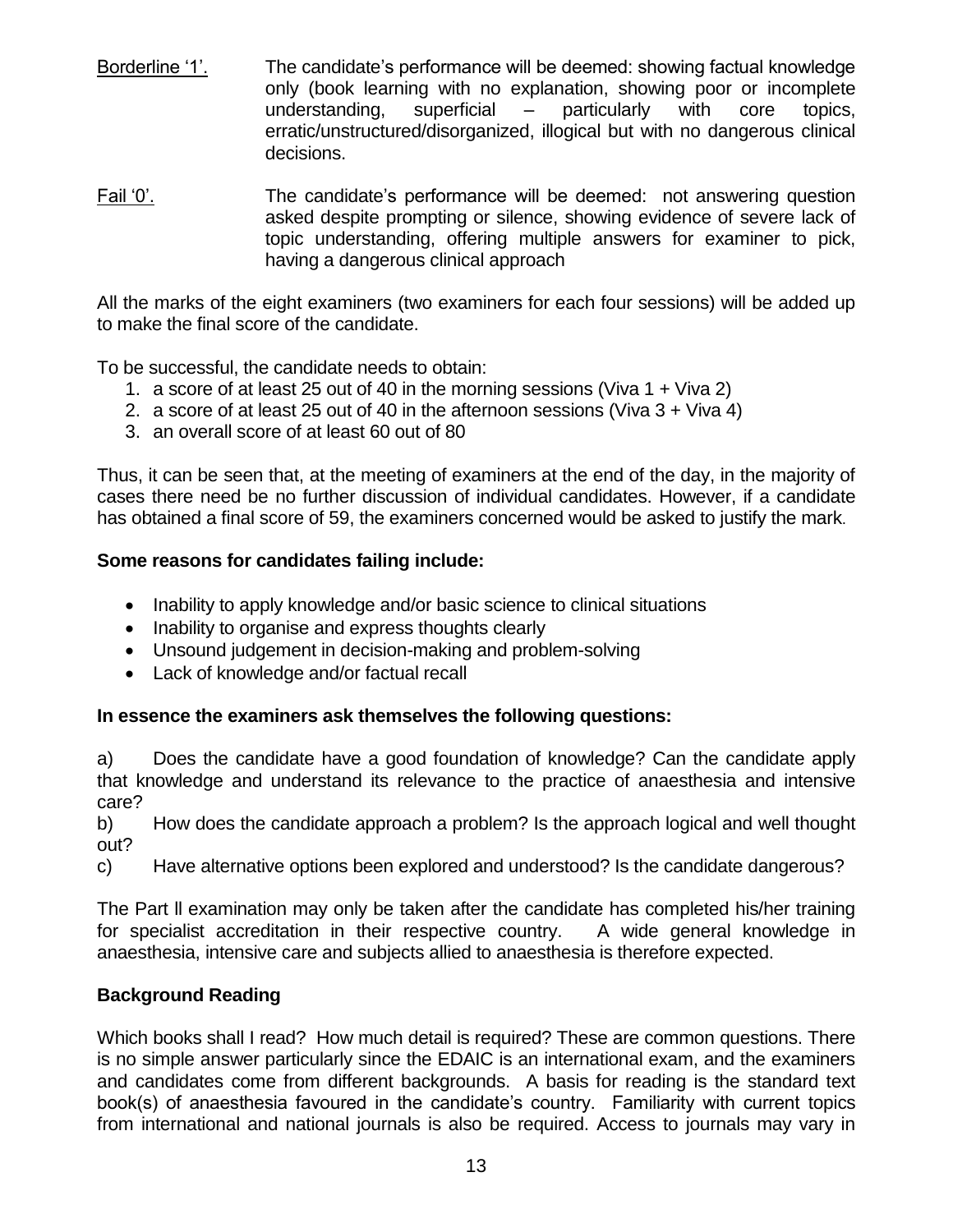different departments but the Internet now provides a wealth of new opportunities. In addition, a recommended reading is also at your disposal.

# **THE FOLLOWING ADDITIONAL POINTS MAY BE OF ASSISTANCE**

#### **Applied Basic Science Vivas**

#### **Physiology**

It is obvious that the physiology of the cardiovascular and respiratory systems will be examined in some detail. A good knowledge of neuro, renal and hepatic physiology as applied to anaesthesia and intensive care will also be expected. Other areas relevant to anaesthesia will also be covered but great detail is not expected.

#### **Pharmacology**

The principles of pharmacokinetics and pharmacodynamics will be examined in some detail. An intimate knowledge of the pharmacology and toxicology of drugs used in anaesthesia is expected as well as many of the drugs in common use in intensive care. An informed anaesthetist who reads journals must have some understanding of research protocols and the relevance of statistical methods employed, in order to judge the value of articles.

#### **Applied Anatomy**

It is expected that anaesthetists will know the essential anatomy of areas into which they may insert needles cannulae and endotracheal and endo-bronchial tubes. Applied anatomy of the heart and lung is also examined.

#### **Physics and Clinical Measurement**

Anaesthetists monitor and measure numerous clinical parameters and take action on the information displayed. It is expected therefore that they should understand the principle of action, limitations, accuracy, and sources of error in these monitors. Some of the basic physics of gases and vapours, and principles of electrical safety are essential knowledge for the informed anaesthetist. The principle of action and causes of failure in anaesthetic machines and ventilators is also essential knowledge.

#### **Clinical Anaesthesia & Intensive Care Vivas**

#### **Clinical Anaesthesia**

As candidates will have completed their training to the standard required for specialist registration they should have experience in all types of anaesthesia and intensive care. These vivas will include questions on both general, regional and special anaesthetic techniques as applied to neuro-, cardiac and paediatric surgery, obstetric anaesthesia and the management of acute and chronic pain.

#### **EXAMINATION TECHNIQUE**

Sound knowledge and comprehensive training are the main pre-requisites for success in the Part ll EDAIC but many candidates do not do themselves justice by having a poor exam technique.

#### **Question.** *"Demonstrate a logical structure in the presentation of management of a theoretical problem"***.**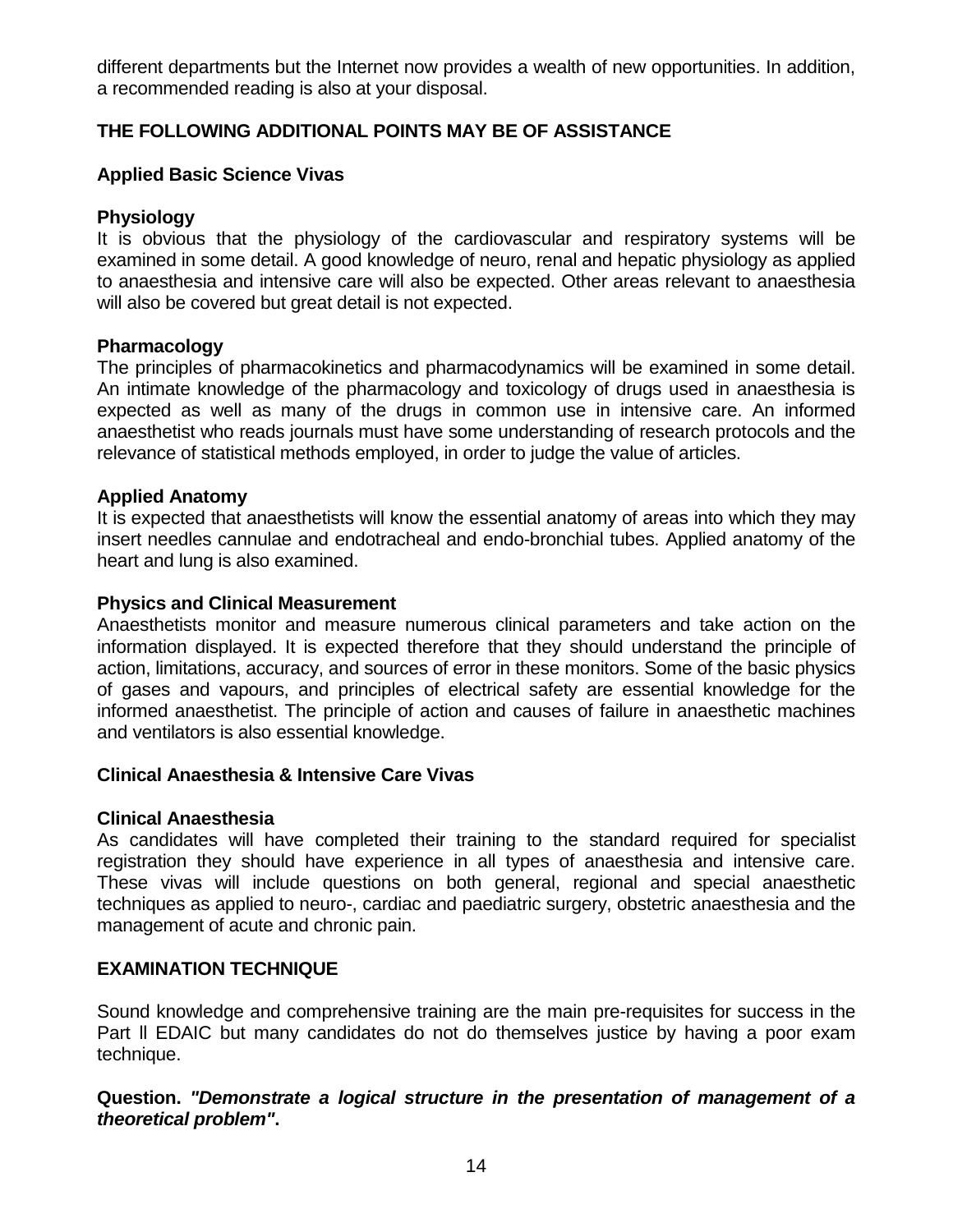The examiners do not have direct experience of how the candidate would deal with an anaesthetic problem. They therefore have to make a judgement based upon the candidate's performance in the oral exam. The examiner cannot assume the candidate would have carried out a procedure or checked a clinical or electronic monitor. The candidate must mention it.

#### **Clinical scenario**

An example of the clinical scenario given in advance to a candidate would be as follows: *A 67 year-old man weighing 100kg, 1.67m in height is scheduled for an elective repair of a 10cm abdominal aortic aneurysm. He had myocardial infarction 6 months previously and has been a non-insulin dependent diabetic for over 10 years. Discuss your anaesthetic management of this case.* 

The initial discussion on this sort of opening scenario will reveal much about the candidate's approach to the problem and an awareness of the potential dangers. Remember that the anaesthetic management starts in the ward!

Definition of problems: Clearly, the primary problem is the presenting aneurysm and its repair. What will it involve?

Secondly the patient is obese and has, as yet unquantified, cardiovascular problems and diabetes.

This would lead to a full medical history with emphasis on the above with appropriate examination and investigation of potential complications. The anaesthetic management would involve choice of technique, appropriate monitoring, management of complications and postoperative pain relief.

A candidate who presents a logical well structured answer, explaining the reasons behind the proposed course of action, is more likely to find that the examiner says very little and does not have to interject continually. It cannot be emphasised enough that practice in presentation is essential and candidates should practice this skill with their trainers or fellow trainees. This is even more important for candidates not using their mother tongue

This topic alone, could take up more than the allotted time and so examiners may suddenly curtail discussion on a given subject and move on to something else. This is a necessary part of the examination process and does not indicate displeasure with the answers given.

. Candidates should appreciate that the intention of the examiners is to enter into a dialogue with them regarding whatever topic is under discussion. The intention is not simply to find the candidate's areas of ignorance although, inevitably, these may become apparent - if they exist. Bearing this in mind, the candidate should try to discuss the topic knowledgeably and should not be afraid to say when the topic is completely outside his/her experience. The EDAIC being an international exam and not a collection of national exams, means inevitably, that a wide range of views will be held both by the candidates and examiners.

It is assumed that candidates have been trained in standard mainstream anaesthetic techniques. They would be wise therefore to base their answers on methods with which they are familiar and would be normal in their institution, rather than straying into unfamiliar territory in the mistaken belief that this might be the answer the examiners require. Examiners will sometimes query an answer to see whether the candidate is confident in their answer or can be swayed from their course of action. There will often be no right or wrong answer to a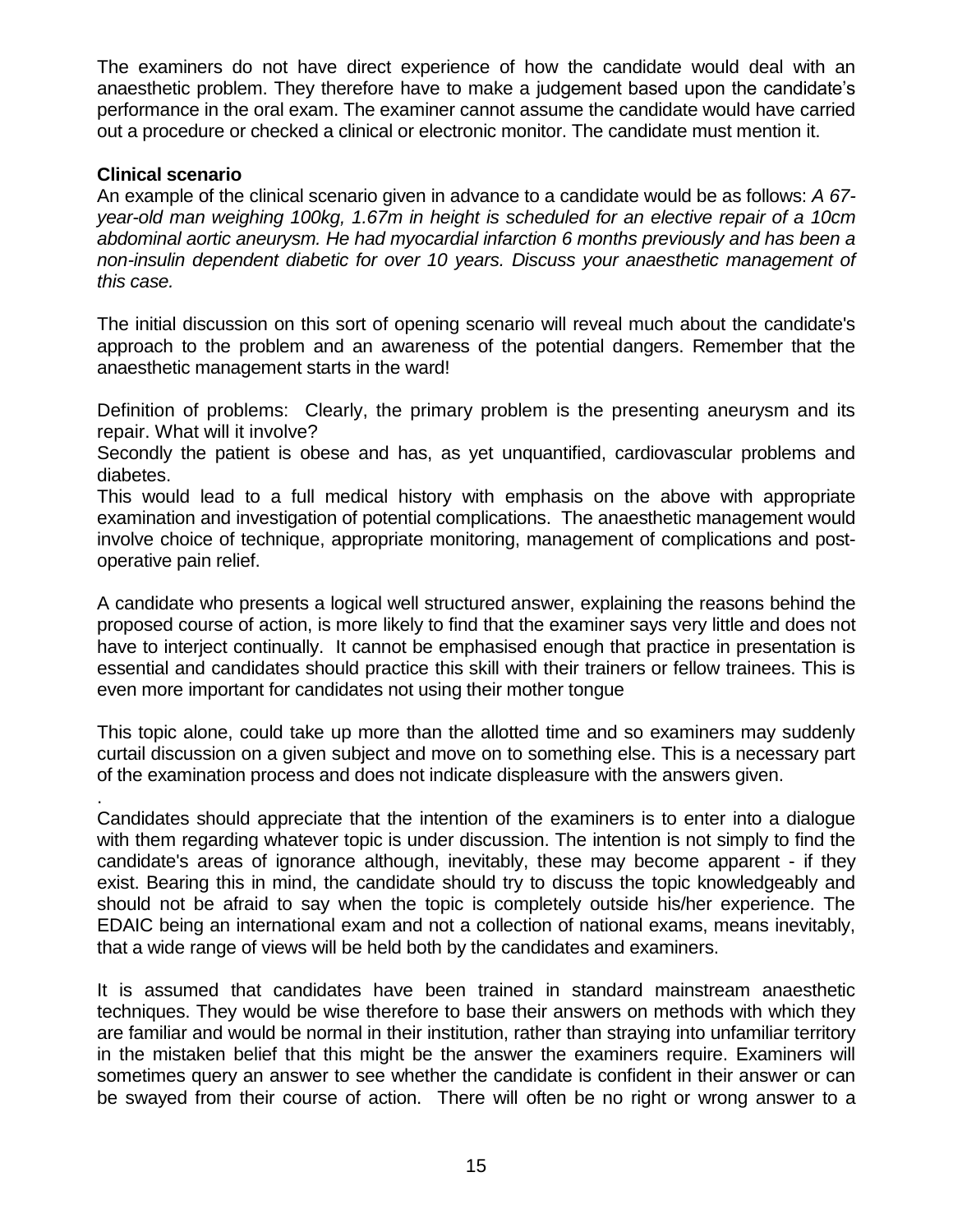question and examiners will accept an answer or opinion that is based on sound evidence and justifies the proposed course of action.

#### Systematic Review of Images

# **Images**

Candidates are expected to have a systematic and logical approach to reading Images and should be able to describe their system to the examiner. A typical system would be:

# **For example, for X-rays:**

- Markings: Look at writing on the film: name/age of the patient and projection of the radiograph.
- Film Quality: Penetration, rotation & inspiration (on a chest film).
- Review Areas: Lungs, diaphragm, pleura, upper abdomen, heart & mediastinum, bones of thoracic cage & soft tissues.
- Artifacts: Note the presence of any equipment placed in the chest by anaesthetists or surgeons!

# **Recognition of Critical Incidents and taking prompt and appropriate action**

One common cause for failure in the exam is a haphazard approach to dealing with critical situations that are posed and not following Advanced Life Support protocols. Airway, Breathing and Circulation should be the foundation of all resuscitation.

# **Diagrams & Graphs**

Use of diagrams, graphs and other material to present answers. Pencils and paper are provided at all times during the Part II vivas. Candidates can use them to advantage in making presentations and explaining points. A typical scenario given in advance in the applied basic science exam might be: *Discuss the factors that influence carriage of oxygen in the blood.* A diagram of the various oxy-haemoglobin dissociation curves with some relevant values would create a good impression at the commencement of the exam and help the candidate settle into a structured answer. In pharmacology, the value of diagrams and graphs in explaining the principles of pharmacodynamics or pharmacokinetics is obvious .

# **Frequently Asked Questions**

# **What happens if I do not pass?**

At present, the possession of the EDAIC is not a necessary qualification for career progression in many countries. Nevertheless, the candidate has had the courage to submit him/herself to a comprehensive examination and may have not quite reached the required standard. It must be understood that the possession of the EDAIC is only one step in a lifetime of learning and lack of success in the exam should serve as an encouragement to